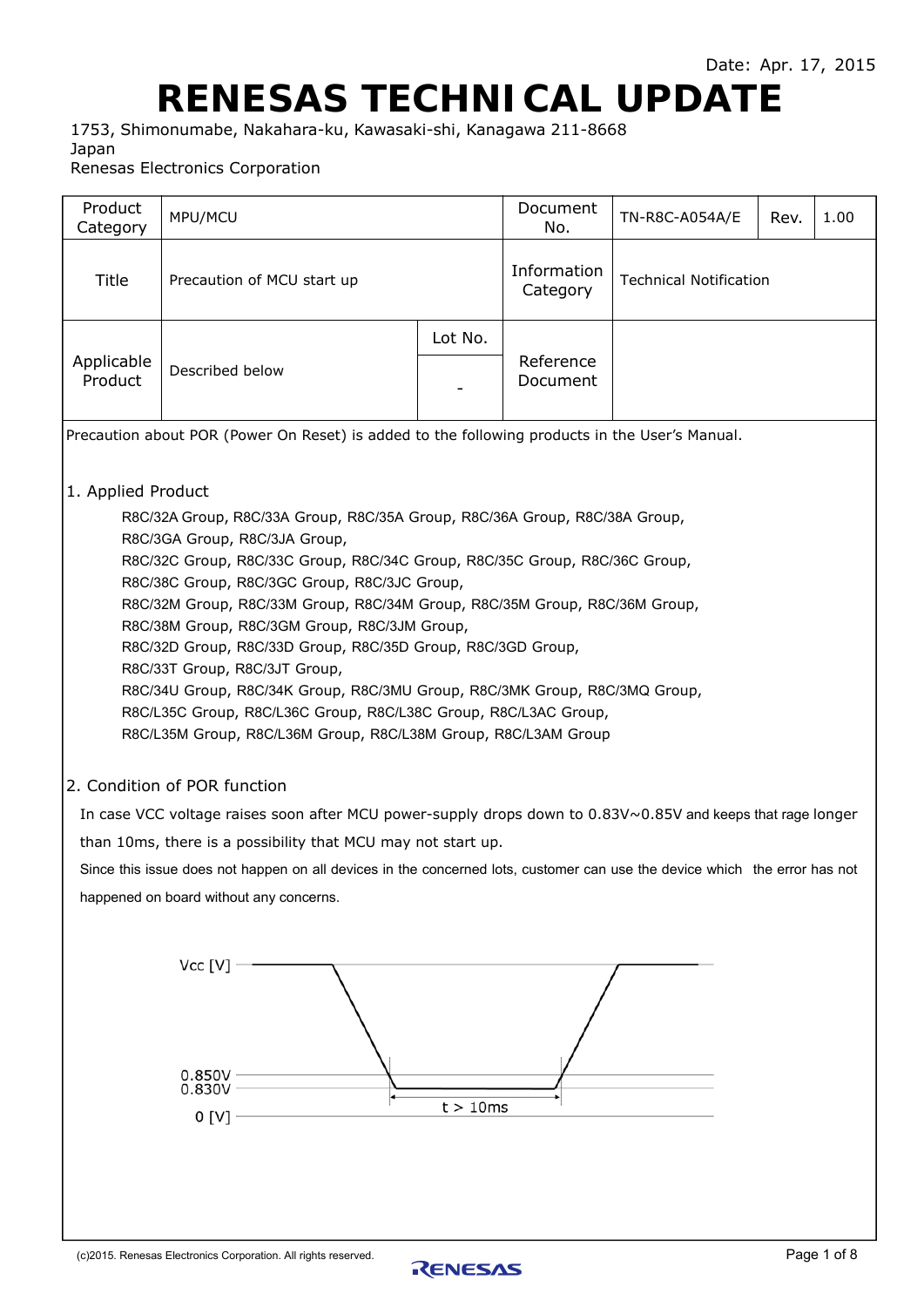#### 3. Countermeasure

The hardware was revised.

 Revised products become unrelated to this precaution. In addition, there is no change of electrical specifications from the non-revised version except becoming unrelated to this precaution. Shipment start time and Lot number of revised products are different for each product. Please contact our sales department with regard to the shipment of revised product.

Lot number on the package shows revised products.

First 3 or 4 digits depending on the package(please refer to chapter 4) indicate year and week. In case year & week code of the products is later than the year & week shown in the chart below, they are the revised products.

| Group name | Product name    | year and<br>week code of<br>Lot number | shipment start time | Package<br>Code | View of year<br>and week<br>code |
|------------|-----------------|----------------------------------------|---------------------|-----------------|----------------------------------|
| 32A Group  | R5F21321ANSP    | $\overline{\phantom{0}}$               | planning Jun, 2015  |                 |                                  |
|            | R5F21322ANSP    | D <sub>0</sub> D                       | Week 3 of 2013      |                 |                                  |
|            | R5F21324ANSP    | D <sub>2</sub> F                       | Week 25 of 2013     | 20P2F           | Refer to 4.1                     |
|            | R5F21322ANXXXSP | E1H                                    | Week 17 of 2014     |                 |                                  |
|            | R5F21324ANXXXSP | D <sub>1</sub> K                       | Week 9 of 2013      |                 |                                  |
|            | R5F21331ANFP    | $\blacksquare$                         | planning Jun, 2015  |                 |                                  |
|            | R5F21334ANFP    | $\overline{\phantom{a}}$               | planning Jun, 2015  |                 |                                  |
|            | R5F21335ANFP    | E5C                                    | Week 52 of 2014     |                 |                                  |
| 33A Group  | R5F21336ANFP    | $\overline{a}$                         | planning Jun, 2015  | 32P6U           | Refer to 4.1                     |
|            | R5F21334ANXXXFP | $\overline{a}$                         | planning Jun, 2015  |                 |                                  |
|            | R5F21335ANXXXFP | C4H                                    | Week 47 of 2012     |                 |                                  |
|            | R5F21336ANXXXFP |                                        | planning Jun, 2015  |                 |                                  |
|            | R5F21354ANFP    | 236                                    | Week 36 of 2012     |                 |                                  |
|            | R5F21355ANFP    | 436                                    | Week 36 of 2014     |                 |                                  |
|            | R5F21356ADFP    | 233                                    | Week 33 of 2012     |                 |                                  |
|            | R5F21356ANFP    | 236                                    | Week 36 of 2012     |                 |                                  |
|            | R5F21357ANFP    | 319                                    | Week 19 of 2013     |                 |                                  |
| 35A Group  | R5F21358ANFP    | 437                                    | Week 37 of 2014     | 52P6A           | Refer to 4.4                     |
|            | R5F2135AANFP    | $\blacksquare$                         | planning Jun, 2015  |                 |                                  |
|            | R5F2135CANFP    | 250                                    | Week 50 of 2012     |                 |                                  |
|            | R5F21354ANXXXFP | 236                                    | Week 36 of 2012     |                 |                                  |
|            | R5F21356ANXXXFP | 236                                    | Week 36 of 2012     |                 |                                  |
|            | R5F2135CANXXXFP | 247                                    | Week 47 of 2012     |                 |                                  |
|            | R5F21367ANFA    | $\blacksquare$                         | planning Jun, 2015  |                 |                                  |
|            | R5F21368ANFA    | 319                                    | Week 19 of 2013     |                 |                                  |
|            | R5F2136AANFA    | $\overline{\phantom{0}}$               | planning Jun, 2015  | 64P6U           | Refer to 4.4                     |
|            | R5F2136CANFA    | $\omega$                               | planning Jun, 2015  |                 |                                  |
| 36A Group  | R5F21368ANXXXFA | 325                                    | Week 25 of 2013     |                 |                                  |
|            | R5F21366ANFP    |                                        | planning Jun, 2015  |                 |                                  |
|            | R5F2136AANFP    | $\blacksquare$                         | planning Jun, 2015  | 64P6Q           | Refer to 4.4                     |
|            | R5F2136CANFP    | 450                                    | Week 50 of 2014     |                 |                                  |
|            | R5F2136CANXXXFP | 308                                    | Week 8 of 2013      |                 |                                  |
|            | R5F21388ANFP    | $\blacksquare$                         | planning Jun, 2015  |                 |                                  |
|            | R5F2138CANFP    |                                        | planning Jun, 2015  | 80P6Q           | Refer to 4.4                     |
| 38A Group  | R5F21388ANXXXFP | 330                                    | Week 30 of 2013     |                 |                                  |
|            | R5F21386ANLG    |                                        | planning Jun, 2015  | 81F0E           | Refer to 4.4                     |
|            | R5F213G4ANSP    | $\omega$                               | planning Jun, 2015  | 24P2F           | Refer to 4.1                     |
|            | R5F213G4ANXXXSP | 321                                    | Week 21 of 2013     |                 |                                  |
|            | R5F213G4ANNP    | 318                                    | Week 18 of 2013     |                 |                                  |
|            | R5F213G5ANNP    | $\equiv$                               | planning Jun, 2015  |                 |                                  |
| 3GA Group  | R5F213G6ANNP    |                                        | planning Jun, 2015  |                 |                                  |
|            | R5F213G4ANXXXNP | $\equiv$                               | planning Jun, 2015  | 24PJS           | Refer to 4.1                     |
|            | R5F213G5ANXXXNP | 233                                    | Week 33 of 2012     |                 |                                  |
|            | R5F213G6ANXXXNP | $\overline{a}$                         | planning Jun, 2015  |                 |                                  |

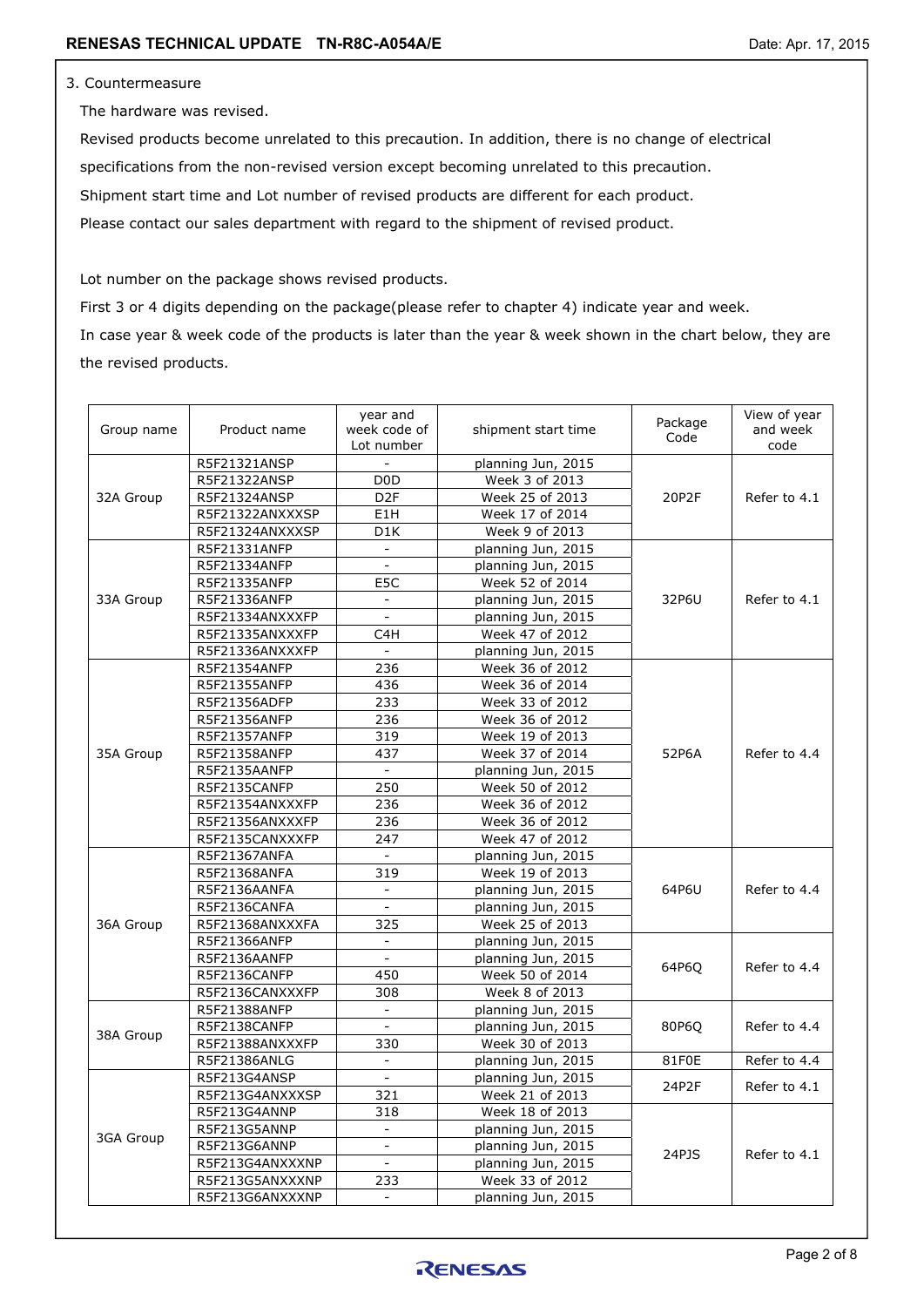| Group name | Product name    | year and<br>week code of<br>Lot number | shipment start time     | Package<br>Code | View of year<br>and week<br>code |
|------------|-----------------|----------------------------------------|-------------------------|-----------------|----------------------------------|
| 3JA Group  | R5F213J2ANNP    |                                        | planning Jun, 2015      | 36PJW           |                                  |
|            | R5F213J6ANNP    | 303                                    | Week 3 of 2012          |                 | Refer to 4.1                     |
|            | R5F213J6ANXXXNP | $\blacksquare$                         | planning Jun, 2015      |                 |                                  |
|            | R5F21321CDSP    | C <sub>0</sub> C                       | Week 2 of 2012          |                 |                                  |
|            | R5F21321CNSP    | C4J                                    | Week 48 of 2012         |                 |                                  |
|            | R5F21322CDSP    | C <sub>2</sub> H                       | Week 27 of 2012         |                 |                                  |
|            | R5F21322CNSP    | C3F                                    | Week 35 of 2012         |                 |                                  |
|            | R5F21324CDSP    | C3J                                    | Week 38 of 2012         |                 |                                  |
| 32C Group  | R5F21324CNSP    | C1A                                    | Week 10 of 2012         | 20P2F           | Refer to 4.1                     |
|            | R5F21324CYSP    |                                        | planning Jun, 2015      |                 |                                  |
|            | R5F21321CNXXXSP | $\mathbb{Z}^{\mathbb{Z}}$              | From the first shipment |                 |                                  |
|            | R5F21322CNXXXSP | C <sub>3F</sub>                        | Week 35 of 2012         |                 |                                  |
|            | R5F21324CDXXXSP |                                        | From the first shipment |                 |                                  |
|            | R5F21324CNXXXSP | C <sub>2</sub> K                       | Week 29 of 2012         |                 |                                  |
|            | R5F21331CDFP    | $\blacksquare$                         | planning Jun, 2015      |                 |                                  |
|            | R5F21331CNFP    | C <sub>2</sub> E                       | Week 24 of 2012         |                 |                                  |
|            | R5F21332CDFP    | $\sim$                                 | planning Jun, 2015      |                 |                                  |
|            | R5F21332CNFP    | C <sub>4</sub> C                       | Week 42 of 2012         |                 |                                  |
|            | R5F21334CDFP    | E4K                                    | Week 49 of 2014         |                 |                                  |
|            | R5F21334CNFP    | C2G                                    | Week 26 of 2012         |                 |                                  |
|            | R5F21334CYFP    | $\blacksquare$                         | planning Jun, 2015      |                 |                                  |
|            | R5F21335CDFP    |                                        | planning Jun, 2015      |                 |                                  |
|            | R5F21335CNFP    | C <sub>2</sub> G                       | Week 26 of 2012         |                 | Refer to 4.1                     |
| 33C Group  | R5F21335CYFP    | $\equiv$                               | planning Jun, 2015      | 32P6U           |                                  |
|            | R5F21336CDFP    | C <sub>4</sub> H                       | Week 47 of 2012         |                 |                                  |
|            | R5F21336CNFP    | C <sub>2</sub> E                       | Week 24 of 2012         |                 |                                  |
|            | R5F21336CYFP    | F <sub>0</sub> B                       | Week 1 of 2015          |                 |                                  |
|            | R5F21334CDXXXFP |                                        | From the first shipment |                 |                                  |
|            | R5F21334CNXXXFP | E5A                                    | Week 50 of 2014         |                 |                                  |
|            | R5F21335CNXXXFP | E4J                                    | Week 48 of 2014         |                 |                                  |
|            | R5F21335CYXXXFP | $\blacksquare$                         | From the first shipment |                 |                                  |
|            | R5F21336CNXXXFP | $\equiv$                               | From the first shipment |                 |                                  |
|            | R5F21344CDFP    | C3E                                    | Week 34 of 2012         |                 |                                  |
|            | R5F21344CNFP    | C1B                                    | Week 11 of 2012         |                 |                                  |
|            | R5F21345CDFP    | D <sub>1</sub> B                       | Week 11 of 2013         |                 |                                  |
|            | R5F21345CNFP    | C <sub>0</sub> H                       | Week 7 of 2012          |                 | Refer to 4.1                     |
| 34C Group  | R5F21346CDFP    | C3E                                    | Week 34 of 2012         | 48P6Q           |                                  |
|            | R5F21346CNFP    | C <sub>2</sub> C                       | Week 22 of 2012         |                 |                                  |
|            |                 |                                        |                         |                 |                                  |
|            | R5F21344CNXXXFP | C1B                                    | Week 11 of 2012         |                 |                                  |
|            | R5F21346CNXXXFP | 307                                    | planning Jun, 2015      |                 |                                  |
|            | R5F21354CDFP    |                                        | Week 7 of 2013          |                 |                                  |
|            | R5F21354CNFP    | 215                                    | Week 15 of 2012         |                 |                                  |
|            | R5F21355CDFP    | 239                                    | Week 39 of 2012         |                 |                                  |
|            | R5F21355CNFP    | 206                                    | Week 6 of 2012          |                 |                                  |
|            | R5F21356CDFP    | 222                                    | Week 22 of 2012         |                 |                                  |
|            | R5F21356CNFP    | 226                                    | Week 26 of 2012         |                 |                                  |
|            | R5F21356CYFP    | 206                                    | Week 6 of 2012          |                 |                                  |
|            | R5F21357CDFP    | 247                                    | Week 47 of 2012         |                 |                                  |
|            | R5F21357CNFP    | 223                                    | Week 23 of 2012         |                 |                                  |
|            | R5F21357CYFP    | 220                                    | Week 20 of 2012         |                 |                                  |
|            | R5F21358CDFP    | 315                                    | Week 15 of 2013         |                 |                                  |
| 35C Group  | R5F21358CNFP    | 151                                    | Week 51 of 2011         | 52P6A           | Refer to 4.4                     |
|            | R5F21358CYFP    | $\omega$                               | From the first shipment |                 |                                  |
|            | R5F2135ACDFP    | 308                                    | Week 8 of 2013          |                 |                                  |
|            | R5F2135ACNFP    | 235                                    | Week 35 of 2012         |                 |                                  |
|            | R5F2135CCDFP    | 315                                    | Week 15 of 2013         |                 |                                  |
|            | R5F2135CCNFP    | 230                                    | Week 30 of 2012         |                 |                                  |
|            | R5F2135CCYFP    | $\blacksquare$                         | planning Jun, 2015      |                 |                                  |
|            | R5F21355CNXXXFP | $\omega$                               | From the first shipment |                 |                                  |
|            | R5F21356CNXXXFP | 449                                    | 2014年49週                |                 |                                  |
|            | R5F21357CNXXXFP | 215                                    | 2012年15週                |                 |                                  |
|            | R5F21357CYXXXFP | $\equiv$                               | From the first shipment |                 |                                  |
|            | R5F2135CCNXXXFP | $\sim$                                 | From the first shipment |                 |                                  |
|            | R5F2C35ACNXXXFP | 309                                    | Week 9 of 2013          |                 |                                  |

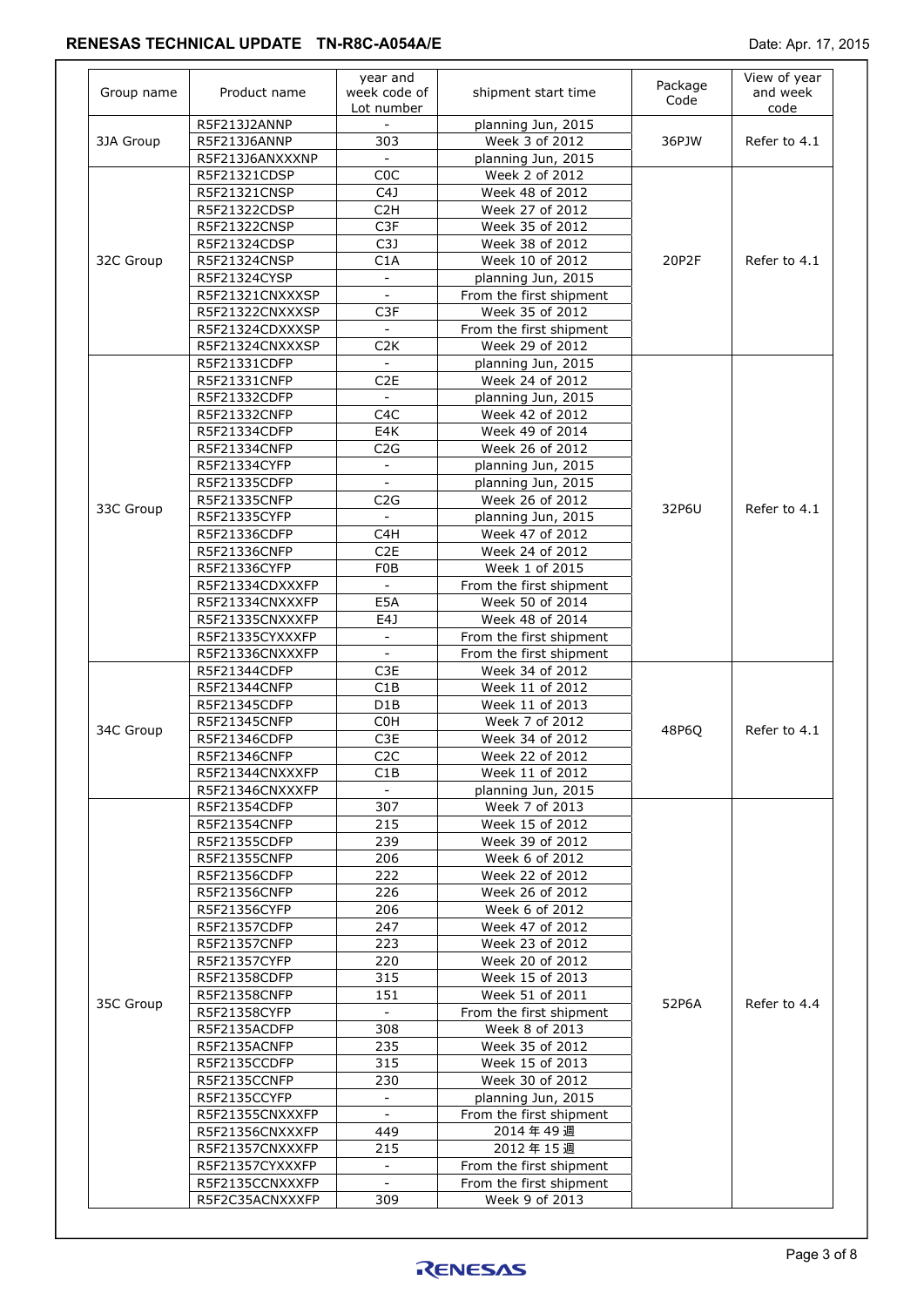| Group name | Product name    | year and<br>week code of<br>Lot number | shipment start time     | Package<br>Code | View of year<br>and week<br>code |  |
|------------|-----------------|----------------------------------------|-------------------------|-----------------|----------------------------------|--|
|            | R5F21364CDFA    | 209                                    | Week 9 of 2012          |                 |                                  |  |
|            | R5F21365CNFA    |                                        | planning Jun, 2015      |                 |                                  |  |
|            | R5F21366CNFA    | 244                                    | Week 44 of 2012         |                 |                                  |  |
|            | R5F21367CDFA    | 205                                    | Week 5 of 2012          |                 |                                  |  |
|            | R5F21367CNFA    | 203                                    | Week 3 of 2012          |                 |                                  |  |
|            | R5F21368CDFA    | 237                                    | Week 37 of 2012         |                 |                                  |  |
|            | R5F21368CNFA    | 347                                    | Week 47 of 2013         |                 |                                  |  |
|            | R5F2136ACDFA    | 320                                    | Week 20 of 2013         | 64P6U           | Refer to 4.4                     |  |
|            | R5F2136ACNFA    | 321                                    | Week 21 of 2013         |                 |                                  |  |
|            | R5F2136CCDFA    | 238                                    | Week 38 of 2012         |                 |                                  |  |
|            | R5F2136CCNFA    | 216                                    | Week 16 of 2012         |                 |                                  |  |
|            | R5F2136CCYFA    | $\bar{\phantom{a}}$                    | From the first shipment |                 |                                  |  |
|            |                 | $\blacksquare$                         | From the first shipment |                 |                                  |  |
|            | R5F21366CNXXXFA |                                        |                         |                 |                                  |  |
|            | R5F21367CNXXXFA | 206                                    | Week 6 of 2012          |                 |                                  |  |
|            | R5F21364CDFP    | 345                                    | Week 45 of 2013         |                 |                                  |  |
|            | R5F21364CNFP    | 223                                    | Week 23 of 2012         |                 |                                  |  |
| 36C Group  | R5F21365CNFP    | 307                                    | Week 7 of 2013          |                 |                                  |  |
|            | R5F21366CDFP    | 207                                    | Week 7 of 2012          |                 |                                  |  |
|            | R5F21366CNFP    | 228                                    | Week 28 of 2012         |                 |                                  |  |
|            | R5F21367CDFP    | 247                                    | Week 47 of 2012         |                 |                                  |  |
|            | R5F21367CNFP    | 223                                    | Week 23 of 2012         |                 |                                  |  |
|            | R5F21368CDFP    | 247                                    | Week 47 of 2012         |                 | Refer to 4.4                     |  |
|            | R5F21368CNFP    | 151                                    | Week 51 of 2011         | 64P6Q           |                                  |  |
|            | R5F2136ACDFP    | 247                                    | Week 47 of 2012         |                 |                                  |  |
|            | R5F2136ACNFP    | 238                                    | Week 38 of 2012         |                 |                                  |  |
|            | R5F2136CCDFP    | 325                                    | Week 25 of 2013         |                 |                                  |  |
|            | R5F2136CCNFP    | 231                                    | Week 31 of 2012         |                 |                                  |  |
|            | R5F21364CDXXXFP | 207                                    | Week 7 of 2012          |                 |                                  |  |
|            | R5F21366CNXXXFP | 228                                    | Week 28 of 2012         |                 |                                  |  |
|            | R5F21367CNXXXFP | 223                                    | Week 23 of 2012         |                 |                                  |  |
|            | R5F21368CNXXXFP | $\blacksquare$                         | From the first shipment |                 |                                  |  |
|            | R5F21367CNFB    |                                        | From the first shipment |                 |                                  |  |
|            |                 | 1218                                   | Week 18 of 2012         | FP64K           | Refer to 4.2                     |  |
|            | R5F2136CCNFB    | 217                                    | Week 17 of 2012         |                 |                                  |  |
|            | R5F21386CDFP    |                                        | Week 48 of 2012         |                 |                                  |  |
|            | R5F21386CNFP    | 248                                    |                         |                 |                                  |  |
|            | R5F21387CDFP    | 216                                    | Week 16 of 2012         |                 |                                  |  |
|            | R5F21387CNFP    | 230                                    | Week 31 of 2012         |                 |                                  |  |
|            | R5F21388CDFP    | 219                                    | Week 19 of 2012         |                 |                                  |  |
|            | R5F21388CNFP    | 218                                    | Week 18 of 2012         | 80P6Q           | Refer to 4.4                     |  |
| 38C Group  | R5F21388CYFP    |                                        | planning Jun, 2015      |                 |                                  |  |
|            | R5F2138ACDFP    | $\overline{a}$                         | planning Jun, 2015      |                 |                                  |  |
|            | R5F2138ACNFP    | 310                                    | Week 10 of 2013         |                 |                                  |  |
|            | R5F2138CCDFP    | 330                                    | Week 30 of 2013         |                 |                                  |  |
|            | R5F2138CCNFP    | 216                                    | Week 16 of 2012         |                 |                                  |  |
|            | R5F21386CNXXXFP | $\sim$                                 | From the first shipment |                 |                                  |  |
|            | R5F21388CNXXXFP | 228                                    | Week 28 of 2012         |                 |                                  |  |
|            | R5F2138CCNXXXFP |                                        | From the first shipment |                 |                                  |  |
|            | R5F213G1CDSP    | $\equiv$                               | From the first shipment |                 |                                  |  |
|            | R5F213G1CNSP    | 325                                    | Week 25 of 2013         |                 |                                  |  |
|            | R5F213G2CDSP    |                                        | From the first shipment |                 |                                  |  |
|            | R5F213G2CNSP    | 314                                    | Week 14 of 2013         |                 |                                  |  |
|            | R5F213G4CNSP    | 207                                    | Week 7 of 2012          | 24P2F           | Refer to 4.4                     |  |
|            |                 | $\mathbf{L}$                           |                         |                 |                                  |  |
|            | R5F213G5CNSP    |                                        | planning Jun, 2015      |                 |                                  |  |
|            | R5F213G6CDSP    | 432                                    | Week 32 of 2014         |                 |                                  |  |
| 3GC Group  | R5F213G6CNSP    | 329                                    | Week 29 of 2013         |                 |                                  |  |
|            | R5F213G4CNXXXSP | $\overline{\phantom{a}}$               | From the first shipment |                 |                                  |  |
|            | R5F213G2CNNP    | 242                                    | Week 14 of 2013         |                 |                                  |  |
|            | R5F213G4CNNP    | 247                                    | Week 47 of 2012         |                 |                                  |  |
|            | R5F213G5CNNP    | 203                                    | Week 3 of 2012          | 24PJS           |                                  |  |
|            |                 |                                        |                         |                 | Refer to 4.1                     |  |
|            | R5F213G6CNNP    | 214                                    | Week 14 of 2012         |                 |                                  |  |
|            | R5F213G2CNXXXNP | 318                                    | Week 18 of 2013         |                 |                                  |  |



 $\overline{a}$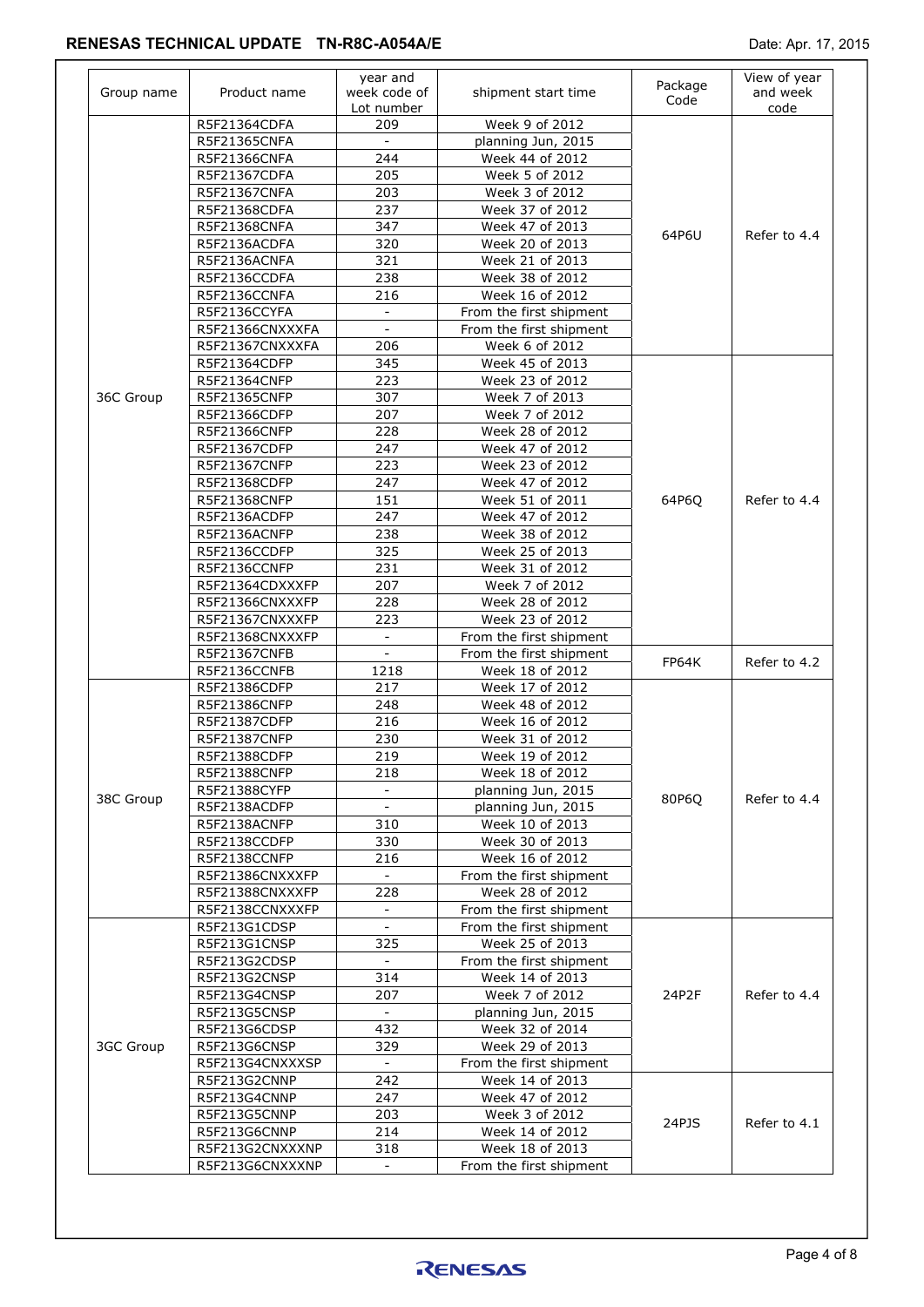| Group name | Product name    | year and<br>week code of<br>Lot number | shipment start time     | Package<br>Code | View of year<br>and week<br>code |
|------------|-----------------|----------------------------------------|-------------------------|-----------------|----------------------------------|
|            | R5F213J2CNNP    | 303                                    | Week 3 of 2013          |                 |                                  |
|            | R5F213J4CNNP    | 313                                    | Week 13 of 2013         |                 |                                  |
| 3JC Group  | R5F213J5CNNP    | $\qquad \qquad \blacksquare$           | planning Jun, 2015      | 36PJW           | Refer to 4.1                     |
|            | R5F213J6CNNP    | 150                                    | Week 50 of 2011         |                 |                                  |
|            | R5F213J6CNXXXNP | 151                                    | Week 51 of 2011         |                 |                                  |
|            | R5F21321DDSP    | E4H                                    | Week 47 of 2014         |                 |                                  |
|            | R5F21321DNSP    | D <sub>0</sub> H                       | Week 7 of 2013          |                 |                                  |
|            | R5F21322DDSP    | $\blacksquare$                         | planning Jun, 2015      |                 |                                  |
|            | R5F21322DNSP    | D <sub>0</sub> E                       | Week 4 of 2013          |                 |                                  |
| 32D Group  | R5F21324DDSP    | <b>E0B</b>                             | Week 1 of 2014          | 20P2F           | Refer to 4.1                     |
|            | R5F21324DNSP    | D0G                                    | Week 6 of 2013          |                 |                                  |
|            | R5F21321DNXXXSP | D <sub>0</sub>                         | Week 8 of 2013          |                 |                                  |
|            | R5F21322DNXXXSP | E0K                                    | Week 9 of 2014          |                 |                                  |
|            | R5F21324DNXXXSP | D <sub>0</sub> K                       | Week 9 of 2013          |                 |                                  |
|            | R5F21331DDFP    | $\overline{\phantom{a}}$               | planning Jun, 2015      |                 |                                  |
|            | R5F21331DNFP    |                                        | planning Jun, 2015      |                 |                                  |
|            | R5F21332DDFP    | $\overline{\phantom{a}}$               | planning Jun, 2015      |                 |                                  |
|            | R5F21332DNFP    | $\overline{\phantom{a}}$               | planning Jun, 2015      |                 |                                  |
|            | R5F21334DDFP    | $\overline{a}$                         | planning Jun, 2015      |                 |                                  |
|            | R5F21334DNFP    | E4J                                    | Week 48 of 2014         |                 | Refer to 4.1                     |
| 33D Group  | R5F21335DNFP    | E4J                                    | Week 48 of 2014         | 32P6U           |                                  |
|            | R5F21336DDFP    | E5A                                    | Week 50 of 2014         |                 |                                  |
|            | R5F21336DNFP    | E4J                                    | Week 48 of 2014         |                 |                                  |
|            | R5F21332DDXXXFP | E5A                                    | Week 50 of 2014         |                 |                                  |
|            | R5F21334DNXXXFP | E5C                                    | Week 52 of 2014         |                 |                                  |
|            | R5F21335DNXXXFP | $\blacksquare$                         | From the first shipment |                 |                                  |
|            | R5F21354DNFP    | 309                                    | Week 9 of 2013          | 52P6A           | Refer to 4.4                     |
|            | R5F21355DNFP    | 303                                    | Week 3 of 2012          |                 |                                  |
|            |                 | $\blacksquare$                         |                         |                 |                                  |
| 35D Group  | R5F21356DDFP    |                                        | planning Jun, 2015      |                 |                                  |
|            | R5F21356DNFP    | 325                                    | Week 25 of 2013         |                 |                                  |
|            | R5F21354DNXXXFP | 313                                    | Week 13 of 2013         |                 |                                  |
|            | R5F213G1DNSP    | 306                                    | Week 6 of 2013          |                 |                                  |
|            | R5F213G2DNSP    | $\blacksquare$                         | planning Jun, 2015      |                 |                                  |
|            | R5F213G4DNSP    | 419                                    | Week 19 of 2014         |                 |                                  |
| 3GD Group  | R5F213G5DNSP    | $\blacksquare$                         | planning Jun, 2015      | 24P2F           | Refer to 4.4                     |
|            | R5F213G6DDSP    |                                        | planning Jun, 2015      |                 |                                  |
|            | R5F213G6DNSP    | 319                                    | Week 19 of 2013         |                 |                                  |
|            | R5F213G1DNXXXSP | 308                                    | Week 8 of 2013          |                 |                                  |
|            | R5F213G4DNXXXSP | $\sim$                                 | planning Jun, 2015      |                 |                                  |
|            | R5F21321MNSP    | D5B                                    | Week 51 of 2013         |                 |                                  |
|            | R5F21322MNSP    | E <sub>2</sub> F                       | Week 25 of 2014         |                 |                                  |
| 32M Group  | R5F21324MDSP    | $\sim$                                 | planning Jun, 2015      | 20P2F           | Refer to 4.1                     |
|            | R5F21324MNSP    | C <sub>4</sub> C                       | Week 42 of 2012         |                 |                                  |
|            | R5F21324MYSP    | C <sub>4</sub> H                       | Week 47 of 2012         |                 |                                  |
|            | R5F21324MNXXXSP | C4E                                    | Week 44 of 2012         |                 |                                  |
|            | R5F21334MNFP    | $\overline{\phantom{a}}$               | planning Jun, 2015      |                 |                                  |
|            | R5F21334MYFP    | $\blacksquare$                         | planning Jun, 2015      |                 |                                  |
|            | R5F21336MDFP    | E5B                                    | Week 51 of 2014         |                 |                                  |
| 33M Group  | R5F21336MNFP    | D4A                                    | Week 40 of 2013         | 32P6U           | Refer to 4.1                     |
|            | R5F21336MYFP    | D <sub>4</sub> C                       | Week 42 of 2013         |                 |                                  |
|            | R5F21334MNXXXFP | $\equiv$                               | From the first shipment |                 |                                  |
|            | R5F21336MNXXXFP | E4K                                    | Week 49 of 2014         |                 |                                  |
|            | R5F21344MDFP    | $\blacksquare$                         | planning Jun, 2015      |                 |                                  |
|            | R5F21345MNFP    | $\blacksquare$                         | From the first shipment |                 |                                  |
| 34M Group  | R5F21346MDFP    | $\equiv$                               | planning Jun, 2015      | 48P6Q           | Refer to 4.1                     |
|            | R5F21346MNFP    | D <sub>0</sub> K                       | Week 9 of 2013          |                 |                                  |
|            | R5F21345MNXXXFP | D3G                                    | Week 36 of 2013         |                 |                                  |
|            |                 |                                        |                         |                 |                                  |

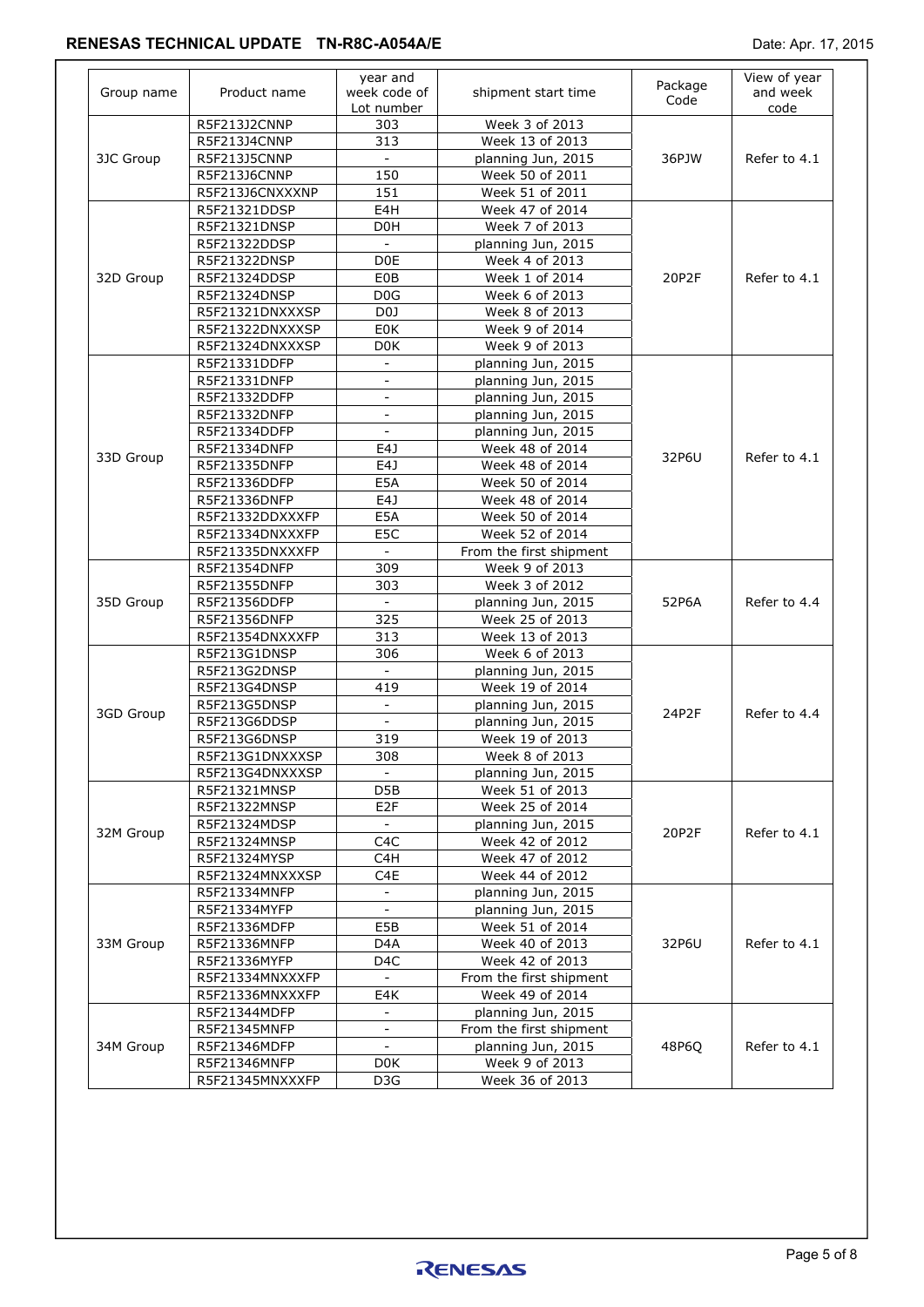| Group name       | Product name    | year and<br>week code of<br>Lot number | shipment start time     | Package<br>Code | View of year<br>and week<br>code |
|------------------|-----------------|----------------------------------------|-------------------------|-----------------|----------------------------------|
|                  | R5F21354MNFP    |                                        | planning Jun, 2015      |                 |                                  |
|                  | R5F21355MNFP    | $\blacksquare$                         | planning Jun, 2015      |                 |                                  |
|                  | R5F21356MDFP    |                                        | planning Jun, 2015      |                 |                                  |
|                  | R5F21356MNFP    | 315                                    | Week 15 of 2013         |                 |                                  |
|                  | R5F21357MDFP    | $\sim$                                 | planning Jun, 2015      |                 |                                  |
|                  | R5F21357MNFP    | 252                                    | Week 52 of 2012         |                 |                                  |
|                  | R5F21358MDFP    | $\overline{\phantom{a}}$               | planning Jun, 2015      |                 |                                  |
| 35M Group        | R5F21358MNFP    | 310                                    | Week 10 of 2013         | 52P6A           | Refer to 4.4                     |
|                  | R5F21358MYFP    | 301                                    | Week 1 of 2013          |                 |                                  |
|                  | R5F2135AMNFP    | 245                                    | Week 45 of 2012         |                 |                                  |
|                  | R5F2135CMDFP    | $\sim$                                 | planning Jun, 2015      |                 |                                  |
|                  | R5F2135CMNFP    | 243                                    | Week 43 of 2012         |                 |                                  |
|                  | R5F21354MNXXXFP | 236                                    | Week 36 of 2012         |                 |                                  |
|                  | R5F21355MNXXXFP | 236                                    | Week 36 of 2012         |                 |                                  |
|                  | R5F21368MYFA    | 308                                    | Week 8 of 2013          |                 |                                  |
|                  | R5F2136AMYFA    | $\blacksquare$                         | From the first shipment |                 |                                  |
|                  | R5F2136CMNFA    | $\mathbf{r}$                           | From the first shipment | 64P6U           | Refer to 4.4                     |
| 36M Group        | R5F2136CMYFA    | $\blacksquare$                         | From the first shipment |                 |                                  |
|                  | R5F2136AMNFP    | 322                                    | Week 222 of 2013        |                 |                                  |
|                  | R5F2136CMNFP    | 249                                    | Week 49 of 2012         | 64P6Q           | Refer to 4.4                     |
|                  | R5F21386MNFP    | $\overline{\phantom{a}}$               |                         |                 |                                  |
|                  |                 |                                        | planning Jun, 2015      |                 |                                  |
|                  | R5F21388MNFP    | $\overline{\phantom{a}}$               | planning Jun, 2015      |                 |                                  |
| 38M Group        | R5F2138AMNFP    |                                        | From the first shipment | 80P6Q           | Refer to 4.4                     |
|                  | R5F2138CMDFP    | $\equiv$                               | planning Jun, 2015      |                 |                                  |
|                  | R5F2138CMNFP    | 303                                    | Week 3 of 2012          |                 |                                  |
|                  | R5F2C3G4MNSP    | 243                                    | Week 43 of 2012         | 24P2F           | Refer to 4.4                     |
| 3GM Group        | R5F2C3G6MNSP    | 243                                    | Week 43 of 2012         | 24PJS           | Refer to 4.1                     |
|                  | R5F213G4MNNP    | 442                                    | Week 42 of 2014         |                 |                                  |
|                  | R5F213G6MNNP    | 422                                    | Week 22 of 2014         |                 |                                  |
| 3JM Group        | R5F213J4MNNP    | $\sim$                                 | planning Jun, 2015      | 36PJW           | Refer to 4.1                     |
|                  | R5F213J6MNNP    | 313                                    | Week 13 of 2013         |                 |                                  |
|                  | R5F21334TDFP    | F <sub>0</sub> C                       | Week 2 of 2015          |                 |                                  |
|                  | R5F21334TNFP    | E4J                                    | Week 48 of 2014         |                 |                                  |
|                  | R5F21335TNFP    |                                        | From the first shipment |                 |                                  |
| 33T Group        | R5F21336TDFP    | $\mathbf{r}$                           | planning Jun, 2015      | 32P6U           | Refer to 4.1                     |
|                  | R5F21336TNFP    | E5A                                    | Week 50 of 2014         |                 |                                  |
|                  | R5F21336TYFP    | $\overline{\phantom{a}}$               | planning Jun, 2015      |                 |                                  |
|                  | R5F21334TNXXXFP | $\mathbf{r}$                           | From the first shipment |                 |                                  |
|                  | R5F21336TNXXXFP | $\sim$                                 | From the first shipment |                 |                                  |
| 3JT Group        | R5F213J6TNNP    | 3E3                                    | Week 3 of 2013          | PXQN0040LA      | Refer to 4.3                     |
|                  | R5F21346UDFP    | E3D                                    | Week 33 of 2014         |                 |                                  |
|                  | R5F21346UNFP    | $\blacksquare$                         | planning Jun, 2015      |                 |                                  |
| 34U Group        | R5F21348UDFP    | F <sub>0</sub> D                       | Week 3 of 2015          |                 |                                  |
|                  | R5F21348UNFP    | E1K                                    | Week 19 of 2014         |                 |                                  |
|                  | R5F21348KDFP    | E3D                                    | Week 33 of 2014         | 48P6Q           | Refer to 4.1                     |
|                  | R5F21348KNFP    |                                        | planning Jun, 2015      |                 |                                  |
| 34K Group        | R5F2134CKDFP    | $\bar{\mathbf{r}}$                     | planning Jun, 2015      |                 |                                  |
|                  | R5F2134CKNFP    | $\equiv$                               | planning Jun, 2015      |                 |                                  |
|                  |                 | 411                                    | Week 11 of 2014         |                 |                                  |
|                  | R5F213M6UNNP    |                                        |                         |                 |                                  |
| <b>3MU Group</b> | R5F213M8UNNP    | 410                                    | Week 10 of 2014         |                 |                                  |
|                  | R5F213M6UNXXXNP | 410                                    | Week 10 of 2014         | 40PJS           | Refer to 4.1                     |
| <b>3MK Group</b> | R5F213M8KNNP    | 410                                    | Week 10 of 2014         |                 |                                  |
|                  | R5F213MCKNNP    | 440                                    | Week 40 of 2014         |                 |                                  |
| 3MQ Group        | R5F213M6QNNP    | $\blacksquare$                         | planning Jun, 2015      |                 |                                  |
|                  | R5F213M8QNNP    | $\blacksquare$                         | planning Jun, 2015      | 40PJS           | Refer to 4.1                     |
|                  | R5F213MAQNNP    | 346                                    | Week 46 of 2013         |                 |                                  |
|                  | R5F213MCQNNP    | 348                                    | Week 48 of 2013         |                 |                                  |
|                  | R5F2L357CDFP    | 240                                    | Week 40 of 2012         |                 |                                  |
|                  | R5F2L357CNFP    | 235                                    | Week 35 of 2012         |                 |                                  |
|                  | R5F2L358CDFP    | 452                                    | Week 52 of 2014         |                 |                                  |
| L35C Group       | R5F2L35ACDFP    | $\sim$                                 | planning Jun, 2015      | 52P6A           | Refer to 4.4                     |
|                  | R5F2L35CCDFP    | 452                                    | Week 52 of 2014         |                 |                                  |
|                  | R5F2L35CCNFP    |                                        | planning Jun, 2015      |                 |                                  |
|                  | R5F2L357CDXXXFP | 241                                    | Week 41 of 2012         |                 |                                  |
|                  |                 |                                        |                         |                 |                                  |

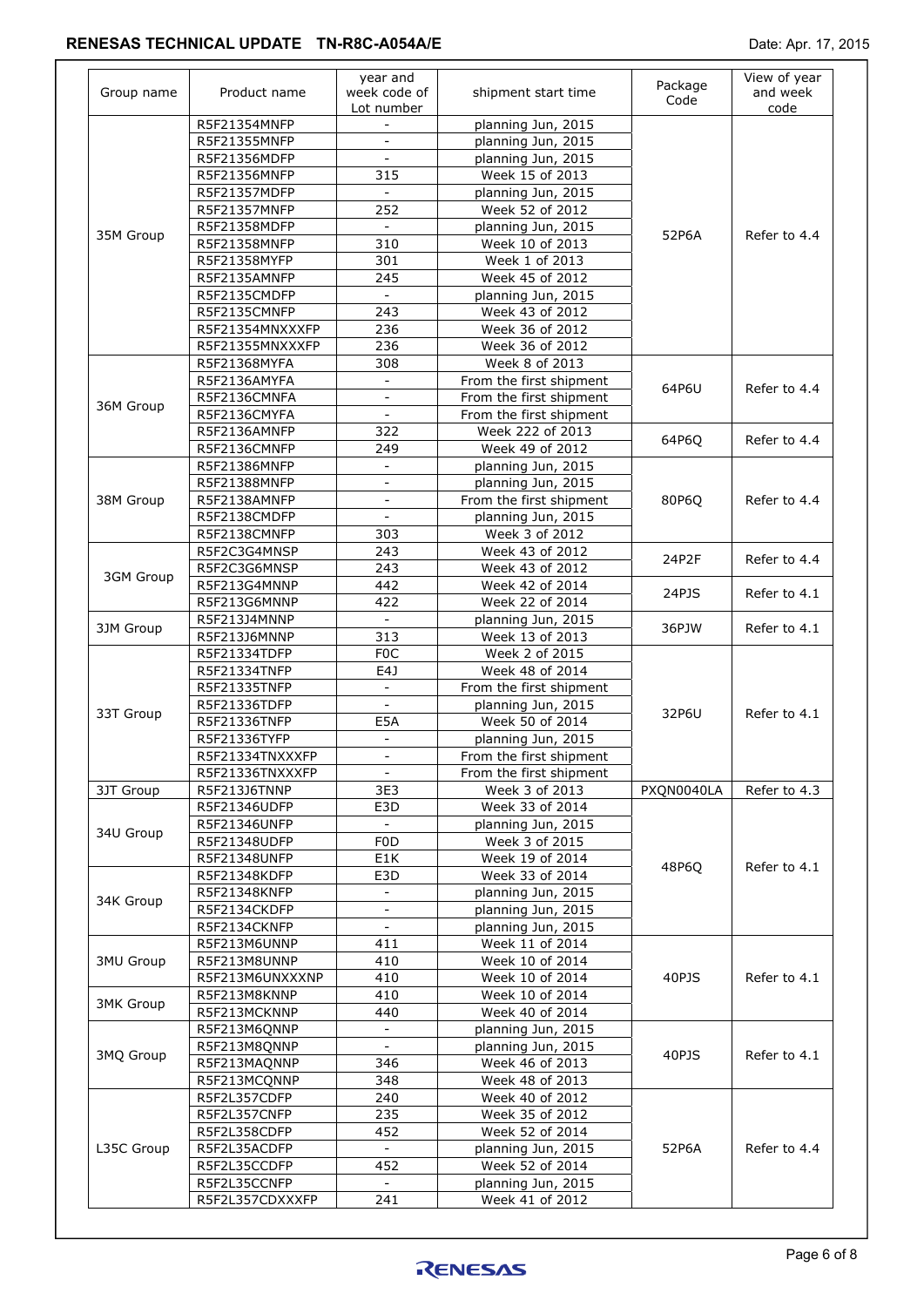| Group name | Product name                 | year and<br>week code of<br>Lot number | shipment start time                   | Package<br>Code | View of year<br>and week<br>code |
|------------|------------------------------|----------------------------------------|---------------------------------------|-----------------|----------------------------------|
|            | R5F2L367CDFA<br>R5F2L367CNFA | 238                                    | planning Jun, 2015<br>Week 38 of 2012 |                 |                                  |
|            | R5F2L368CDFA                 | $\sim$                                 | planning Jun, 2015                    |                 |                                  |
|            | R5F2L368CNFA                 | 238                                    | Week 38 of 2012                       | 64P6U           | Refer to 4.4                     |
|            | R5F2L36ACNFA                 | 231                                    | Week 31 of 2012                       |                 |                                  |
|            | R5F2L36CCNFA                 | 316                                    | Week 16 of 2013                       |                 |                                  |
|            | R5F2L368CNXXXFA              | 305                                    | Week 5 of 2013                        |                 |                                  |
| L36C Group | R5F2L367CDFP                 |                                        | planning Jun, 2015                    |                 |                                  |
|            | R5F2L367CNFP                 | 329                                    | Week 29 of 2013                       |                 |                                  |
|            | R5F2L368CDFP                 | 250                                    | Week 50 of 2012                       |                 |                                  |
|            | R5F2L368CNFP                 | 449                                    | Week 49 of 2014                       |                 |                                  |
|            | R5F2L36ACNFP                 | $\equiv$                               | planning Jun, 2015                    | 64P6Q           | Refer to 4.4                     |
|            | R5F2L36CCDFP                 | $\equiv$                               | planning Jun, 2015                    |                 |                                  |
|            | R5F2L36CCNFP                 | 239                                    | Week 39 of 2012                       |                 |                                  |
|            |                              |                                        |                                       |                 |                                  |
|            | R5R0C088AFP                  | 242<br>$\sim$                          | Week 42 of 2012                       |                 |                                  |
|            | R5F2L387CDFP                 |                                        | planning Jun, 2015                    |                 |                                  |
|            | R5F2L387CNFP                 | 234                                    | Week 34 of 2012                       |                 |                                  |
|            | R5F2L388CDFP                 | 503                                    | Week 3 of 2015                        |                 |                                  |
|            | R5F2L388CNFP                 | 244                                    | Week 44 of 2012                       |                 |                                  |
|            | R5F2L38ACDFP                 | 241                                    | Week 41 of 2012                       |                 |                                  |
|            | R5F2L38ACNFP                 | 241                                    | Week 41 of 2012                       | 80P6Q           | Refer to 4.4                     |
|            | R5F2L38CCDFP                 | 246                                    | Week 46 of 2012                       |                 |                                  |
|            | R5F2L38CCNFP                 | 239                                    | Week 39 of 2012                       |                 |                                  |
| L38C Group | R5F2CA02CDFP                 | 246                                    | Week 46 of 2012                       |                 |                                  |
|            | R5R0C07AAFP                  | 242                                    | Week 42 of 2012                       |                 |                                  |
|            | R5F2L387CNXXXFP              | 243                                    | Week 43 of 2012                       |                 |                                  |
|            | R5F2L38ACNXXXFP              | $\qquad \qquad \blacksquare$           | planning Jun, 2015                    |                 |                                  |
|            | R5F2L387CNFA                 | $\overline{\phantom{a}}$               | planning Jun, 2015                    |                 |                                  |
|            | R5F2L388CNFA                 | 1244                                   | Week 44 of 2012                       | FP80W           | Refer to 4.2                     |
|            | R5F2L38ACNFA                 | 1244                                   | Week 44 of 2012                       |                 |                                  |
|            | R5F2L38CCNFA                 | 1438                                   | Week 38 of 2014                       |                 |                                  |
|            | R5F2L38ACNXXXFA              |                                        | Week 38 of 2014                       |                 |                                  |
|            | R5F2L3A7CDFP                 | 404                                    | Week 4 of 2014                        |                 |                                  |
|            | R5F2L3A7CNFP                 | 350                                    | Week 50 of 2013                       |                 |                                  |
|            | R5F2L3A8CDFP                 | 241                                    | Week 41 of 2012                       |                 |                                  |
|            | R5F2L3A8CNFP                 | 241                                    | Week 41 of 2012                       |                 |                                  |
|            | R5F2L3AACDFP                 | $\blacksquare$                         | planning Jun, 2015                    | 100P6Q          | Refer to 4.4                     |
|            | R5F2L3AACNFP                 | 239                                    | Week 39 of 2012                       |                 |                                  |
|            | R5F2L3ACCDFP                 | 310                                    | Week 10 of 2013                       |                 |                                  |
| L3AC Group | R5F2L3ACCNFP                 | 241                                    | Week 41 of 2012                       |                 |                                  |
|            | R5F2L3A7CNXXXFP              | 409                                    | Week 9 of 2014                        |                 |                                  |
|            | R5F2L3ACCNXXXFP              | 327                                    | Week 27 of 2013                       |                 |                                  |
|            | R5F2L3A7CNFA                 | 231                                    | Week 31 of 2012                       |                 |                                  |
|            | R5F2L3A8CNFA                 | 420                                    | Week 20 of 2014                       |                 |                                  |
|            | R5F2L3ACCDFA                 |                                        | From the first shipment               | 100P6F          | Refer to 4.4                     |
|            | R5F2L3ACCNFA                 | 247                                    | Week 47 of 2012                       |                 |                                  |
|            | R5F2L3A7CNXXXFA              | 249                                    | Week 49 of 2012                       |                 |                                  |
|            | R5F2L357MDFP                 |                                        | planning Jun, 2015                    |                 |                                  |
|            | R5F2L357MNFP                 | 304                                    | Week 4 of 2013                        |                 |                                  |
| L35M Group | R5F2L358MNFP                 |                                        | From the first shipment               | 52P6A           | Refer to 4.4                     |
|            | R5F2L35CMDFP                 | 307                                    | Week 7 of 2013                        |                 |                                  |
|            | R5F2L35CMNFP                 | 252                                    | Week 52 of 2012                       |                 |                                  |
|            | R5F2L368MNFP                 | 304                                    | Week 4 of 2013                        |                 |                                  |
| L36M Group | R5F2L36CMDFP                 | 309                                    | Week 9 of 2013                        | 64P6U           | Refer to 4.4                     |
|            | R5F2L36CMNFP                 | 248                                    | Week 48 of 2012                       |                 |                                  |
|            | R5F2L388MNFP                 | 247                                    | Week 47 of 2012                       |                 |                                  |
|            | R5F2L38AMNFP                 | 437                                    | Week 37 of 2014                       | 80P6Q           | Refer to 4.4                     |
| L38M Group | R5F2L38CMNFP                 | 245                                    | Week 45 of 2012                       |                 |                                  |
|            | R5F2L38AMNFA                 | 1345                                   | Week 45 of 2013                       |                 |                                  |
|            | R5F2L38CMNFA                 |                                        | planning Jun, 2015                    | FP80W           | Refer to 4.2                     |
|            | R5F2L3AAMDFP                 | 308                                    | Week 8 of 2013                        |                 |                                  |
| L3AM Group |                              |                                        |                                       | 100P6Q          |                                  |
|            | R5F2L3ACMDFP                 | 315                                    | Week 15 of 2013                       |                 | Refer to 4.4                     |
|            | R5F2L3ACMNFP                 | 302                                    | Week 2 of 2013                        |                 |                                  |
|            | R5F2L3ACMNFA                 |                                        | planning Jun, 2015                    | 100P6F          | Refer to 4.4                     |